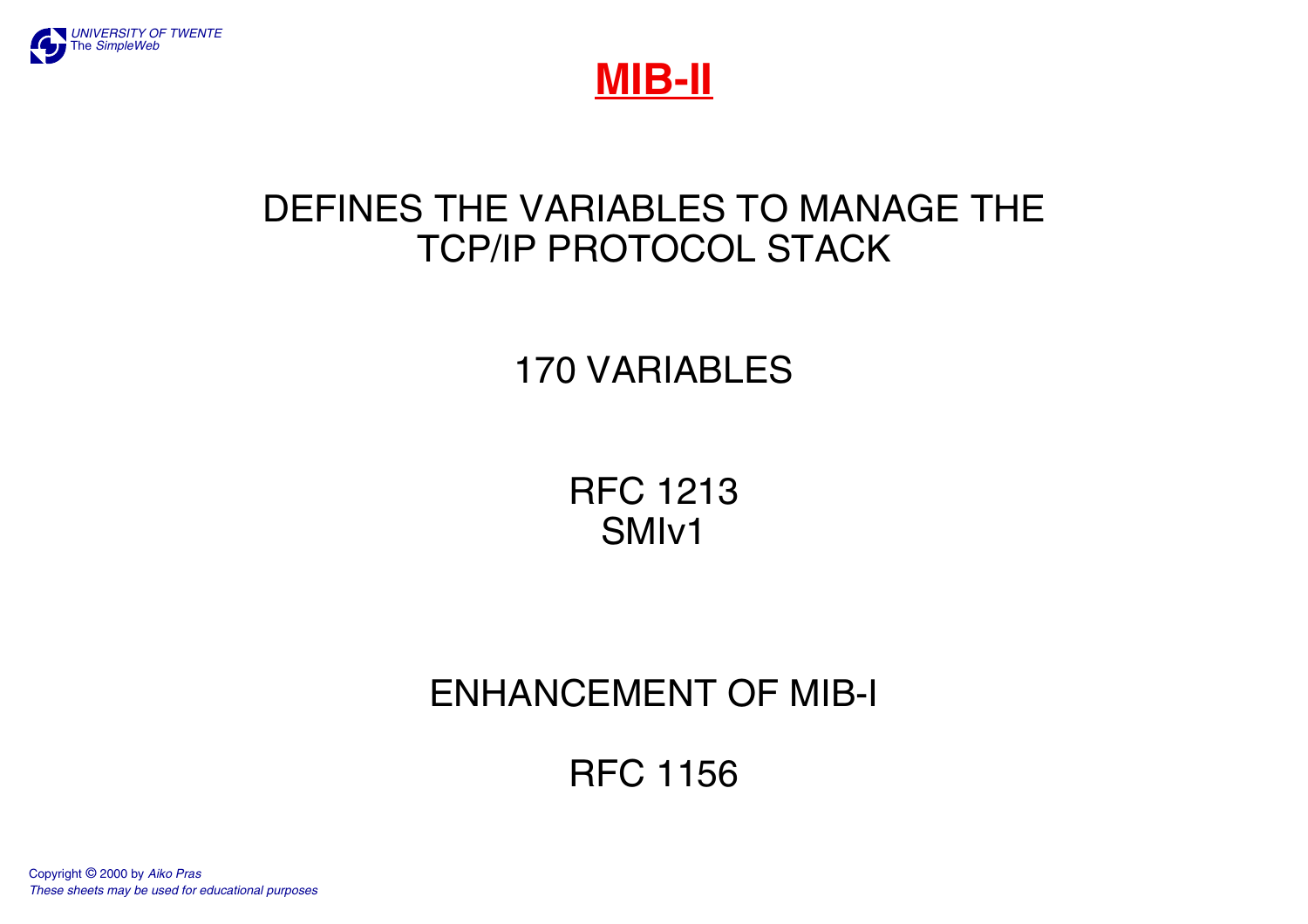

### **DESIGN CRITERIA**

• ESSENTIAL FOR FAULT OR CONFIGURATION MANAGEMENT

- ONLY WEAK CONTROL OBJECTS
	- SMALL NUMBER OF OBJECTS
		- AVOID REDUNDANCY
		- EVIDENCE OF UTILITY
- DO NOT DISTURB NORMAL OPERATION
- NO IMPLEMENTATION SPECIFIC ISSUES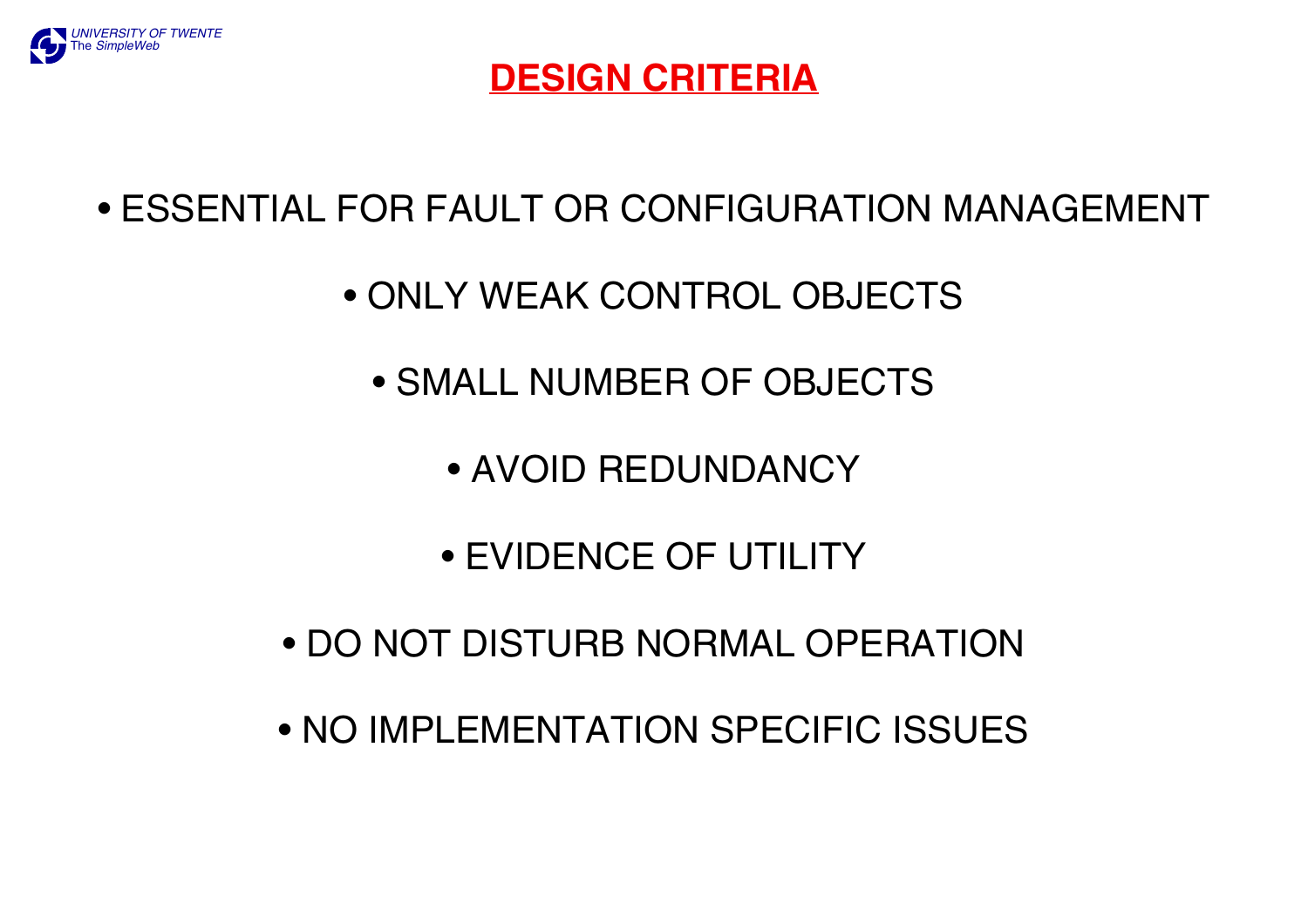

#### **STRUCTURE**

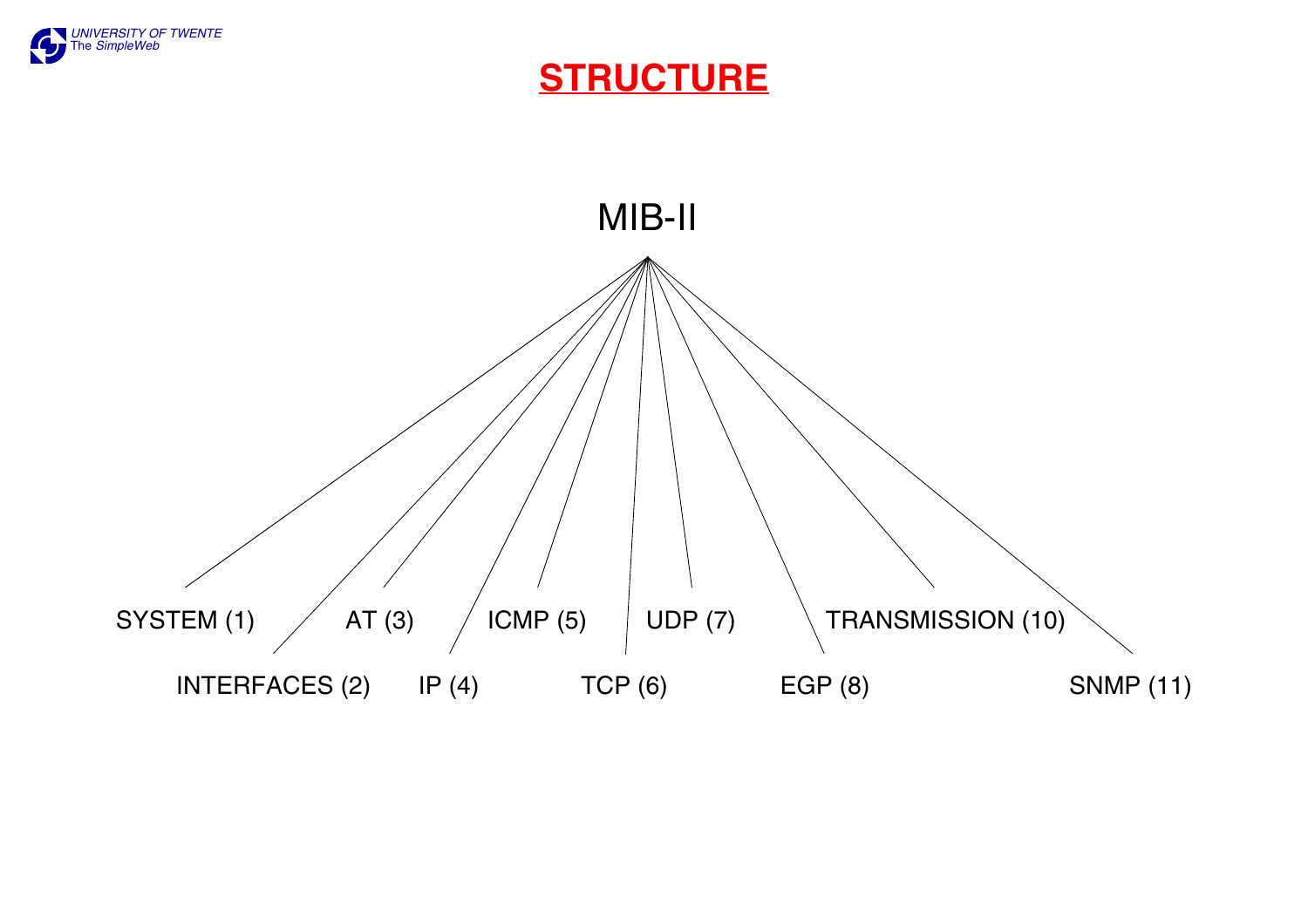

#### **MIB-II GROUPS IN A PROTOCOL STACK**

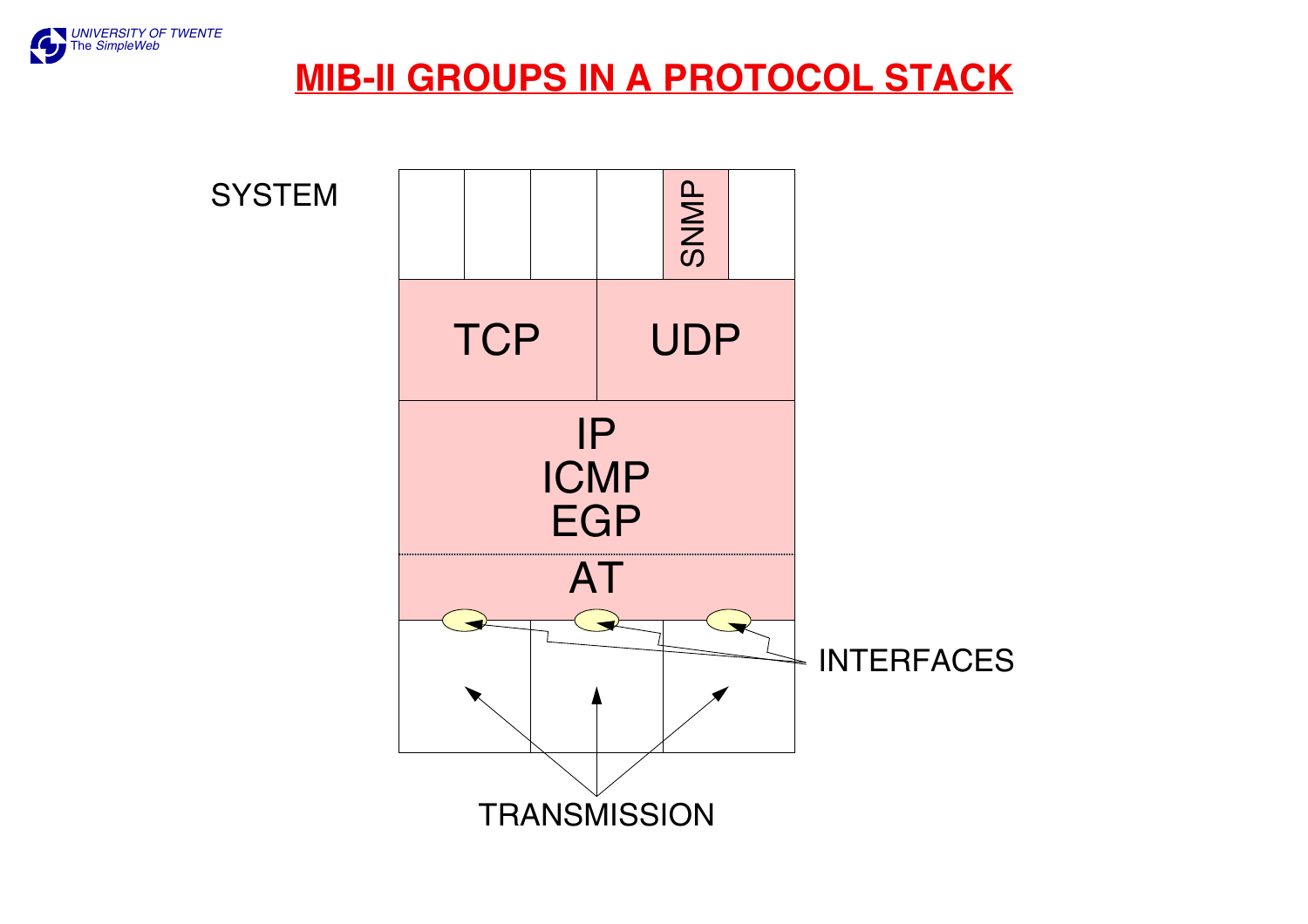SYSTEM GROUP  $\Rightarrow$  SNMPv2 MIB (RFC 3418) INTERFACES (IF) GROUP  $\Rightarrow$  IF-MIB (RFC 2863) ADDRESS TRANSLATION (AT) GROUP  $\Rightarrow$  DEPRECATED IP & ICMP GROUPS  $\Rightarrow$  IP-MIB (RFC 2011) TCP GROUP  $\Rightarrow$  TCP-MIB (RFC 2012) UDP GROUP  $\Rightarrow$  UDP-MIB (RFC 2013) EGP GROUP  $\Rightarrow$  OUTDATED (BGP) TRANSMISSION GROUP  $\Rightarrow$  IS PLACEHOLDER SNMP GROUP  $\Rightarrow$  SNMPv2 MIB (RFC 3418)



# **NEW VERSIONS**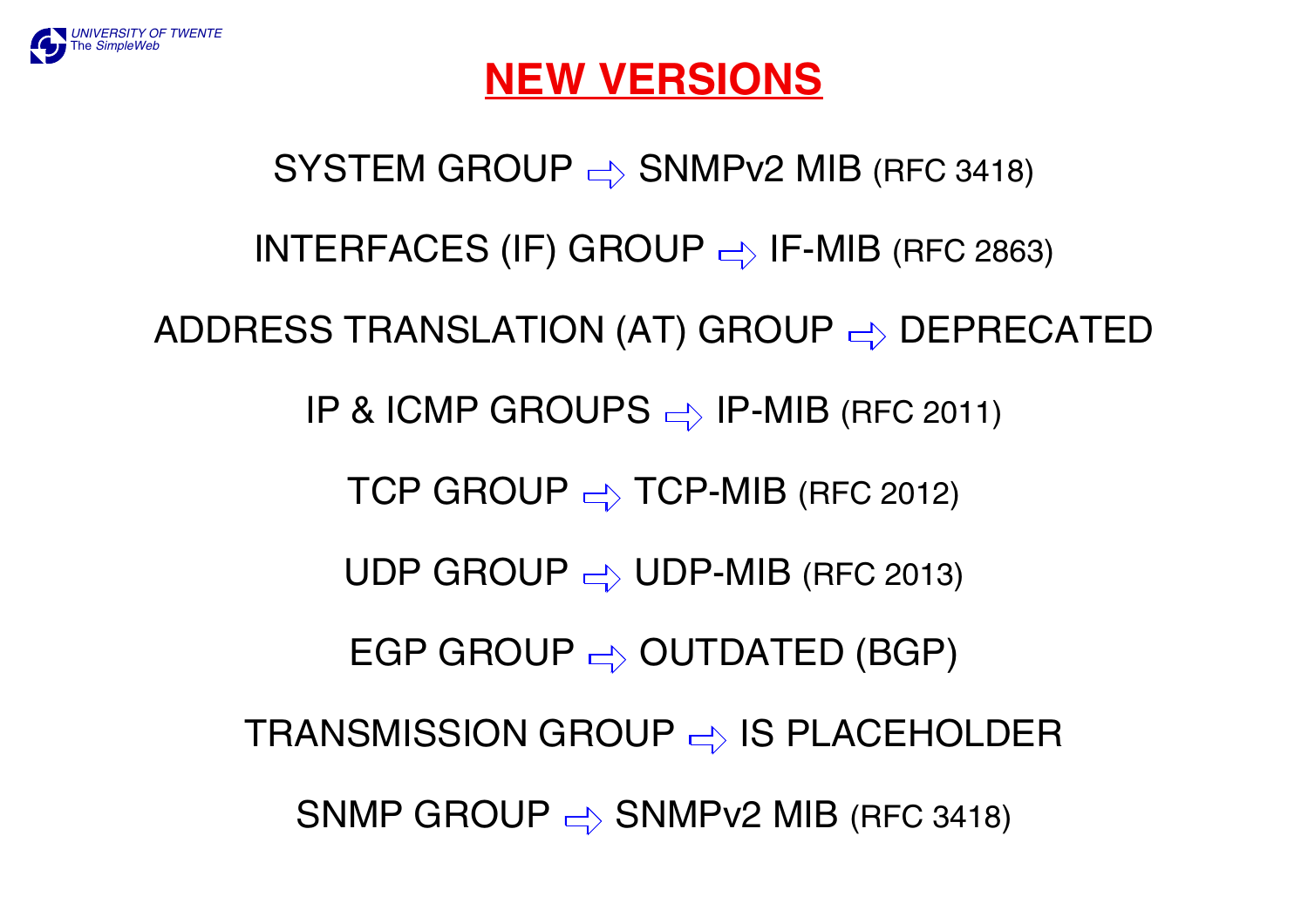# **ADDRESS TRANSLATION GROUP**



### • DEPRECATED STATUS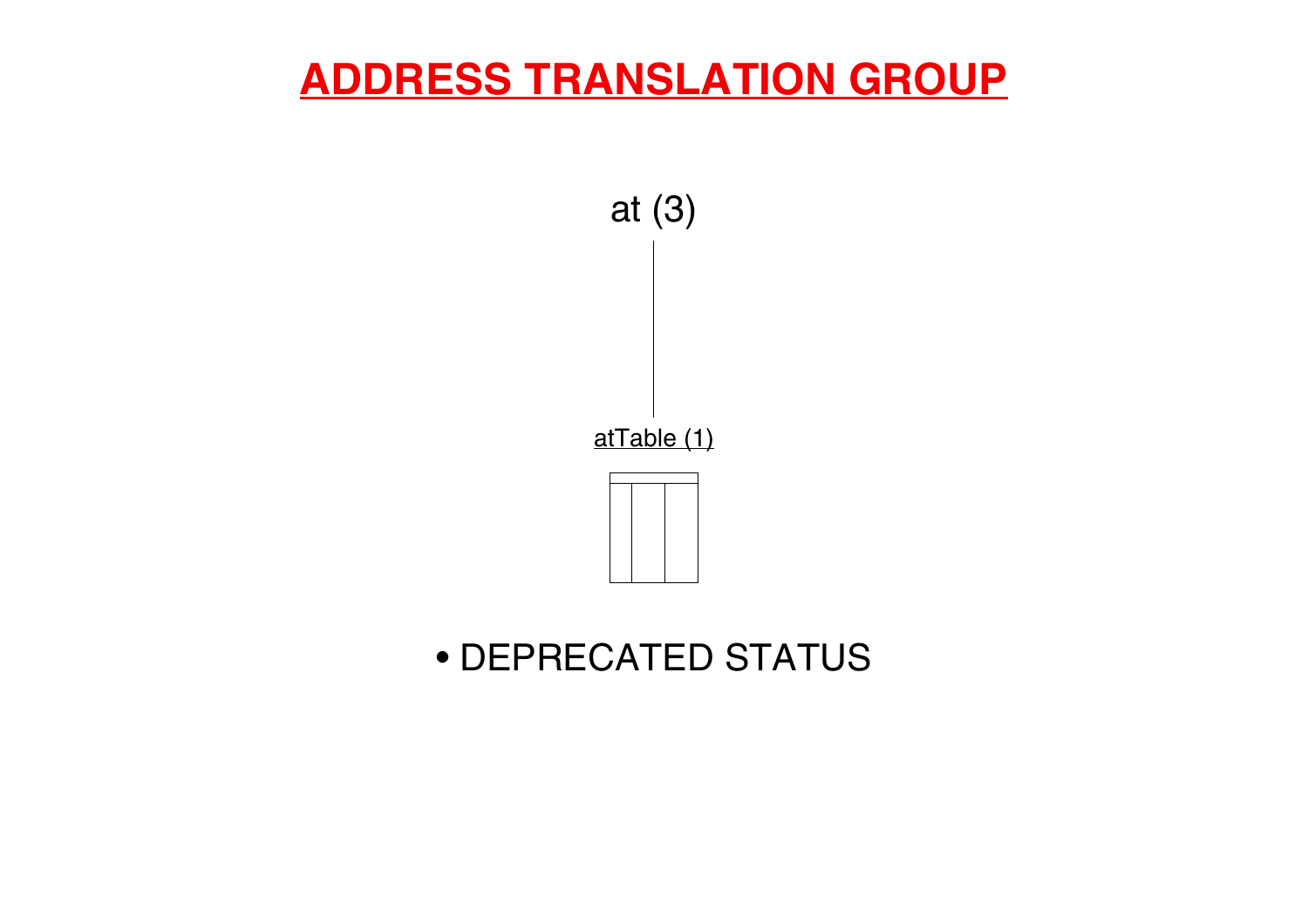#### **atTable**

| atifindex      | atPhysAddress | atNetAddress |
|----------------|---------------|--------------|
|                |               | aa.bb.cc.dd  |
| $\overline{2}$ |               | ee.ff.gg.hh  |
|                |               |              |
| n              |               | WW.XX.yy.zz  |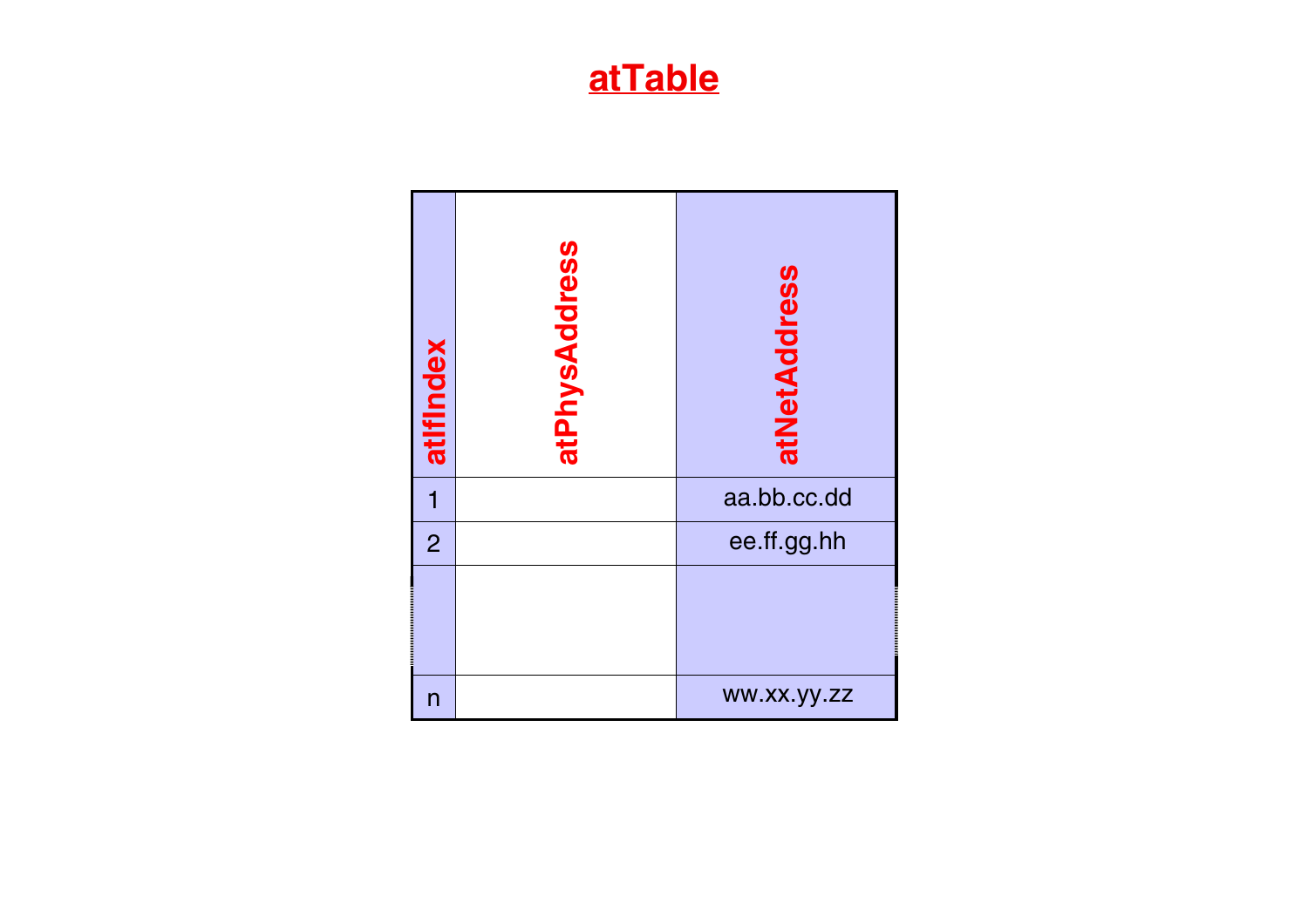## **EGP GROUP**